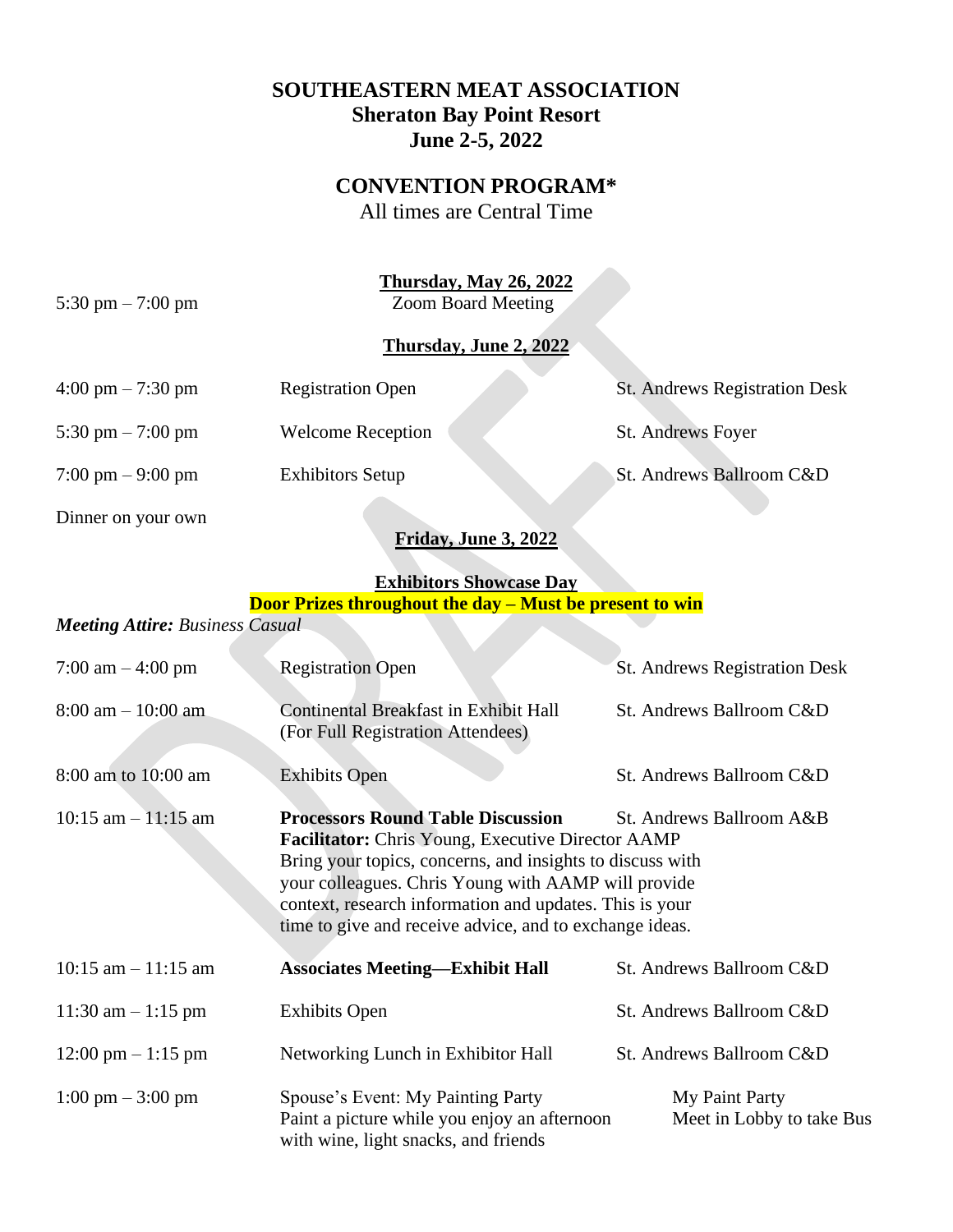# **Friday, June 3, 2022 (continued)**

| 1:30 pm $-2:15$ pm                  | <b>State of the Boxed Beef Market</b><br>St. Andrews Ballroom A&B<br><b>Speaker:</b> Gary Morrison, VP, Urner Barry<br>From COVID-19 to Record Inflation, there are still impacts to the boxed beef<br>market. What is the supply, demand, and pricing implications to beef?<br>Speaker will also touch on poultry and pork markets. |                             |
|-------------------------------------|--------------------------------------------------------------------------------------------------------------------------------------------------------------------------------------------------------------------------------------------------------------------------------------------------------------------------------------|-----------------------------|
| $2:30 \text{ pm} - 4:00 \text{ pm}$ | <b>Exhibits Open</b>                                                                                                                                                                                                                                                                                                                 | St. Andrews Ballroom C&D    |
| $4:00 \text{ pm} - 5:00 \text{ pm}$ | <b>SEMA Board Meeting</b>                                                                                                                                                                                                                                                                                                            | Spanish Moss                |
| $4:00 \text{ pm} - 5:30 \text{ pm}$ | <b>Exhibits Break Down</b>                                                                                                                                                                                                                                                                                                           | St. Andrews Ballroom C&D    |
| 6:00 pm $-7:00$ pm                  | Social Hour                                                                                                                                                                                                                                                                                                                          | <b>St. Andrews Pavilion</b> |
| $7:00 \text{ pm} - 9:00 \text{ pm}$ | Social and Dinner<br>Entertainment: Night at the Races (Horseracing<br>Lawn Games (Corn hole, Jenga, etc.)                                                                                                                                                                                                                           | <b>St. Andrews Pavilion</b> |

*Friday Dinner Attire: Casual (No Bathing Suits)*

# **Saturday, June 4, 2022**

| 7:30 am $-11:30$ am                  | <b>Registration Open</b>                                                                                                   | <b>St. Andrews Registration Desk</b> |
|--------------------------------------|----------------------------------------------------------------------------------------------------------------------------|--------------------------------------|
| $8:00 \text{ am} - 9:00 \text{ am}$  | <b>Continental Breakfast</b><br>(For Full Registration Attendees)                                                          | St. Andrews Foyer                    |
| 7:00 am $-$ 8:30 am                  | Exhibitors finish breakdown (if needed)                                                                                    | St. Andrews Ballroom C&D             |
| $9:00$ am $-9:45$ am                 | Sustainability—Description TBA<br><b>Speaker:</b> Lisa M. Keefe, Editor, <i>Meatingplace</i>                               | St. Andrews Ballroom A&B             |
| $10:00$ am $-11:00$ am               | <b>Grants, Loans, &amp; Other Essential</b><br><b>Information</b><br><b>Speaker:</b> Chris Young, Executive Director, AAMP | St. Andrews Ballroom A&B             |
|                                      | This session will include information on federal grants and loans;<br>Appendix A&B Labor Issues; AAMP Updates; and more.   |                                      |
| $11:15$ am $-11:45$ am               | <b>SEMA Annual Business Meeting</b><br><b>Steve Harris, SEMA President</b>                                                 | St. Andrews Ballroom A&B             |
| 11:45 am $-$ 12:00 pm                | Announcements                                                                                                              | St. Andrews Ballroom A&B             |
| $12:00 \text{ pm} - 6:00 \text{ pm}$ | Lunch on your own and Free Afternoon                                                                                       |                                      |